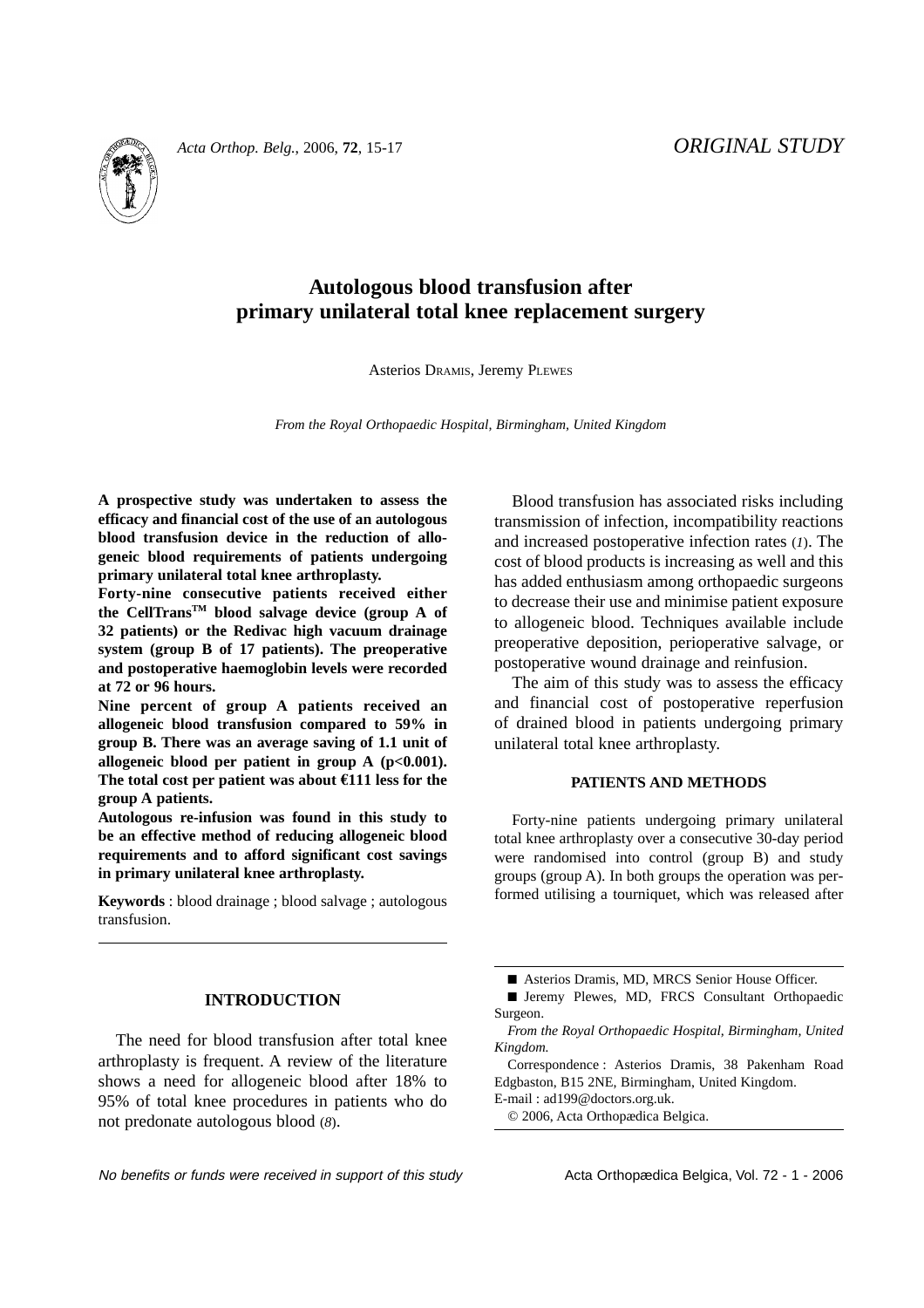the application of pressure dressings. Deep and superficial drains were inserted before closure and connected either to a standard suction drain (Redivac) or to a CellTrans<sup>™</sup> (Summit Medical) reinfusion system.

The drain calibre of the auto-transfusion and standard vacuum drains were 14 Ch and 10 Ch respectively. The drains were removed routinely at 48 hours.

Thirty-two patients (group A) received a postoperative blood salvage drainage system. This group consisted of 11 males and 21 females (age range 49 to 83, average 69 years).

Seventeen patients (group B) received a standard vacuum drainage system This group consisted of 4 males and 13 females (age range 62 to 91, average 72 years).

Seven patients who were initially allocated in group B received an auto-transfusion drain and eventually included in group A.

In group A, a deep drain was connected to a Summit Medical CellTrans<sup>™</sup> blood retrieval device, in which the blood was filtered through 40 µm filter before being reinfused.

Before closure of the wound, two drainage tubes were inserted. The tubes were connected through a Y-connector to the CellTrans<sup>TM</sup> assembly, which contains two transfusion bags.

The clamps remained closed for 20 minutes after the wound had been closed off. The drainage was started in the recovery room and collected for 6 hours or until 600 ml of blood had accumulated, at which point reinfusion took place. Therefore this device allows collection of up to 1200ml of transfusable blood or for up to a maximum of twelve hours. Thereafter the blood collected in the drains was discarded.

In group B, a Redivac vacuum drain was used whose contents were eventually discarded.

All patients received four perioperative doses of cefuroxime, and all implants were cemented with Palacos cement with gentamicin. All patients wore TED stockings and received thromboprophylaxis with aspirin 150mg once daily, starting on the first postoperative morning.

The preoperative haemoglobin level together with postoperative haemoglobin levels on the 3rd or 4th day were recorded. The proportion of the patients who had haemoglobin estimations at the fourth day was similar in each group. The external blood loss was measured in all patients, as was the volume of both allogeneic and autologous transfusion. The trigger for transfusing allogeneic blood was a post-operative Hb of less than 9.0g/dl or clinical symptoms of anaemia.

Table I. — Preoperative and postoperative haemoglobin levels in both groups.

| Haemoglobin<br>levels $(g/dl)$ | Group A<br>$(Auto-transfusion$<br>drain) | Group B<br>(Standard vacuum<br>drain) |
|--------------------------------|------------------------------------------|---------------------------------------|
| Preoperative                   | 12.8                                     | 12                                    |
| Postoperative                  | 10.1                                     | 9.7                                   |

The transfusion policy was identical for both groups of patients throughout the duration of the study. All patients gave informed consent.

### **RESULTS**

During preoperative assessment all patients had haemoglobin estimations. There was no significant difference in the average preoperative values of 12.8 and 12.0 in groups A and B respectively (table I).

Three out of 32 patients in group A (9%) and 10 out of 17 patients in group B (59%) received an allogeneic blood transfusion. The total number of units of blood transfused was 6 and 22 in groups A and B respectively. No patients required blood transfusion after the second postoperative day. Furthermore, none of the patients who received allogeneic blood postoperatively had a haemoglobin value of more than 10g/dl.

Postoperative haemoglobin estimations were 10.1 and 9.7 in groups A and B respectively after blood transfusion (table I).

There was a difference in the allogeneic blood requirements of the two groups. On average, group A patients needed 0.2 units per patient of allogeneic blood compared with 1.3 units of blood per group B patient.

No patients suffered transfusion reactions.

Data was analysed using Student's 't' test. Using the CellTrans system significantly reduced the percentage of patients receiving allogeneic transfusion  $(p< 0.001)$ .

#### **DISCUSSION**

In this study, the use of CellTrans Medical Summit Auto transfusion system showed that a sig